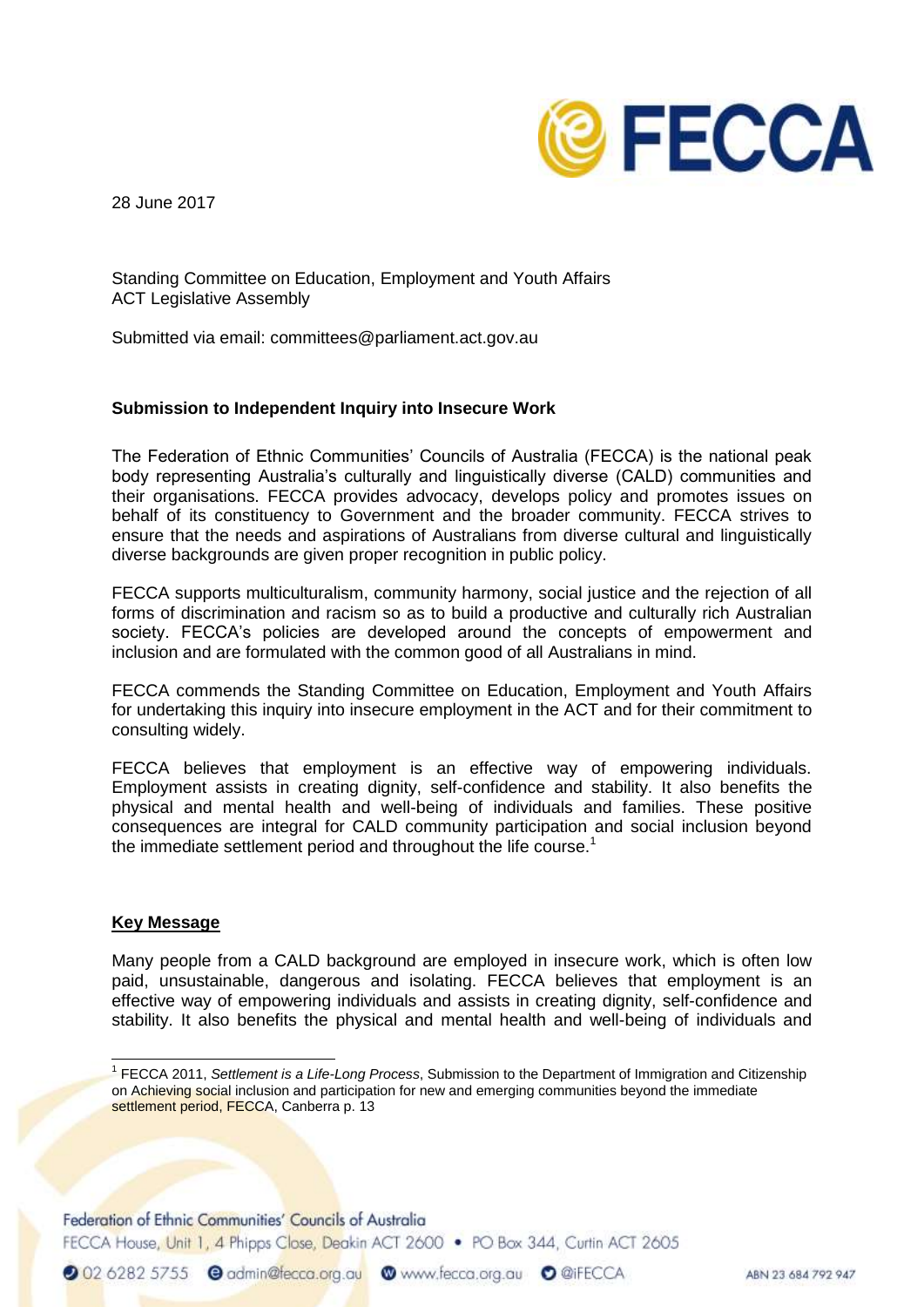families. These positive consequences are integral for CALD community participation and social inclusion beyond the immediate settlement period and throughout the life course.<sup>2</sup>

## **Recommendations**

FECCA recommends the following:

- 1. The collection of data on CALD insecure workers. This needs to be disaggregated by country of birth, cultural background, language, gender and whether an individual is living with disability.
- 2. Research into the specific challenges and barriers which contribute to keeping CALD employees in insecure employment as well as into effective or good practice pathways for individuals to find sustainable, safe and secure employment.
- 3. Culturally and linguistically sensitive information provision regarding worker rights within CALD communities.
- 4. Targeted pathway programs which assist those vulnerable to or currently employed in insecure work conditions to access training and skills development.
- 5. Australia to become a signatory to the *Convention on the Protection of the Rights of All Migrant Workers and Members of Their Families.*
- 6. Greater implementation of cultural competence training for employers. This training should also seek to promote and build systemic changes in organisations and industries.

# **The extent, nature and consequences of insecure work in the ACT**

The Australian Council of Trade Unions (ACTU) states 'around 40% of workers are engaged in insecure work arrangements such as casual work, fixed term work, contracting or labour hire.<sup>3</sup> It is unclear how many of these workers are from a CALD background although it is likely that CALD Australians are overrepresented in insecure employment.

This gap in research is predominantly due to limited disaggregation of statistics, such as country of birth and linguistic background. These factors are crucial to identifying and understanding intersectional social determinants which contribute to participation in insecure working arrangements. Including these factors in data collection is also integral to revealing not only the extent of CALD workers in this area but also fostering a deeper understanding of the unique challenges migrants and refugees face in participating in more sustainable and better quality employment. This is the case at both the federal, state and territory level.

The ACTU reports how there has been a 'dramatic decline in permanent work, and corresponding growth of insecure forms of employment, such as, casual, contract work and labour hire.<sup>4</sup> This is of particular relevance to the ACT due to the vast number of employees employed in the Public Service sector and the recent cuts to permanent positions. A 2014-15 report by the Australian Public Service Commission demonstrated that workers in insecure jobs 'grew by 15 per cent in little more than a year to 15,932'.<sup>5</sup> This number further increased to 17,923 in 2015-16.<sup>6</sup> The 2015-16 report also notes how 'the highest proportion of APS employees are based in the ACT'.<sup>7</sup>

4 See https://www.actu.org.au/our-work/submissions/2017/independent-inquiry-into-insecure-work-in-australia <sup>5</sup> [http://www.canberratimes.com.au/national/public-service/australian-public-services-nonongoing-workforce-](http://www.canberratimes.com.au/national/public-service/australian-public-services-nonongoing-workforce-grows-in-size-to-16000-20150917-gjoudc.html)

 2 FECCA 2011, *Settlement is a Life-Long Process*, Submission to the Department of Immigration and Citizenship on Achieving social inclusion and participation for new and emerging communities beyond the immediate settlement period, FECCA, Canberra, p. 13.<br><sup>3</sup> See https://www.guatralianupians.crg.gu/o

See [https://www.australianunions.org.au/about\\_actu](https://www.australianunions.org.au/about_actu)

[grows-in-size-to-16000-20150917-gjoudc.html](http://www.canberratimes.com.au/national/public-service/australian-public-services-nonongoing-workforce-grows-in-size-to-16000-20150917-gjoudc.html)<br><sup>6</sup> Augtralian Bublie Sen*ties Commission, State* 

Australian Public Service Commission, *State of the Service Report 2015-16*, Australian Government 7 Ibid.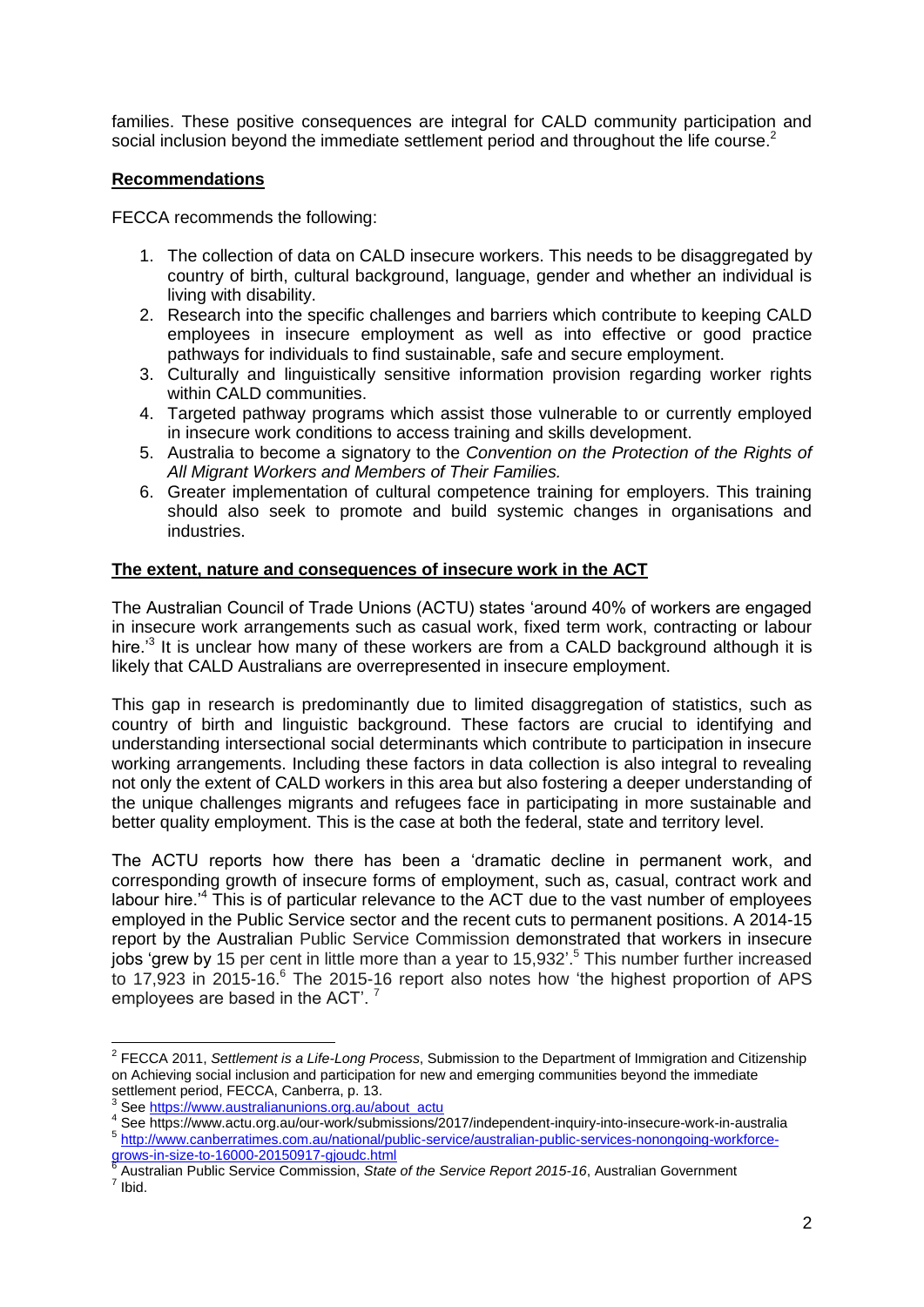## **The workers that are most at risk of insecure work and why**

FECCA's Access and Equity consultations support the literature that argues migrant and refugee communities are generally more vulnerable to insecure employment conditions due to a range of intersectional and systemic barriers and challenges.

Within these diverse groups, certain jobseekers and workers from CALD backgrounds are particularly at risk of insecure employment. These include:

### **Refugee and humanitarian entrants**

Refugee and humanitarian entrants, particularly during the initial years of settlement, are highly vulnerable to insecure employment conditions. This is often a result of extended periods spent in refugee camps where education is often interrupted. This factor may also be perpetuated by financial and housing insecurity, as well as limited recognition of skills and qualifications gained overseas. Low levels of English language and literacy also contribute to exclusion from sustainable employment options, as do recruitment and workplace discrimination and racism.

#### **Women**

At FECCA's National Multicultural Women's Conference, held in 2017, employment was a key concern, with the acknowledgement that employment is an important part of the settlement process, providing migrant and refugee women with access to economic security and interaction with the broader community.

The casualisation of the workforce was a particularly salient concern. Women are more likely to be low paid employees – that is earning below, at, or just above the minimum wage. Women from CALD backgrounds are overrepresented in insecure employment fields, which include industries such as manufacturing, accommodation, food services, cleaning and labouring. They are more likely to be employed on a casual basis and to be at a disadvantage negotiating terms of employment. The negative impacts of insecure employment on CALD women not only affect individuals and their workplaces, but on a much larger scales, impacts Australia's productivity, welfare system and social cohesion.

Support to return to work after having children was also an important issue raised by delegates. Child care reform has the potential to achieve the two key objectives of the child care system – increasing labour force participation and improving individual child development. Child care needs to be accessible for families where one or both parents work in insecure work and/or work with variable hours. Paid parental leave and flexible working arrangements are also important aspects of policy affecting CALD women when they have children and are planning their return to work.

Difficulties with obtaining recognition of skills and qualifications earned overseas are among the key barriers to accessing employment in Australia. Limited information on the process to have overseas qualifications recognised, along with the costs of obtaining the recognition, pose major challenges for migrants and refugees (with the latter facing an additional complexity of providing documentation from their countries of origin). Without access to this recognition, migrant and refugee women find it difficult to access employment that is commensurate with their skills.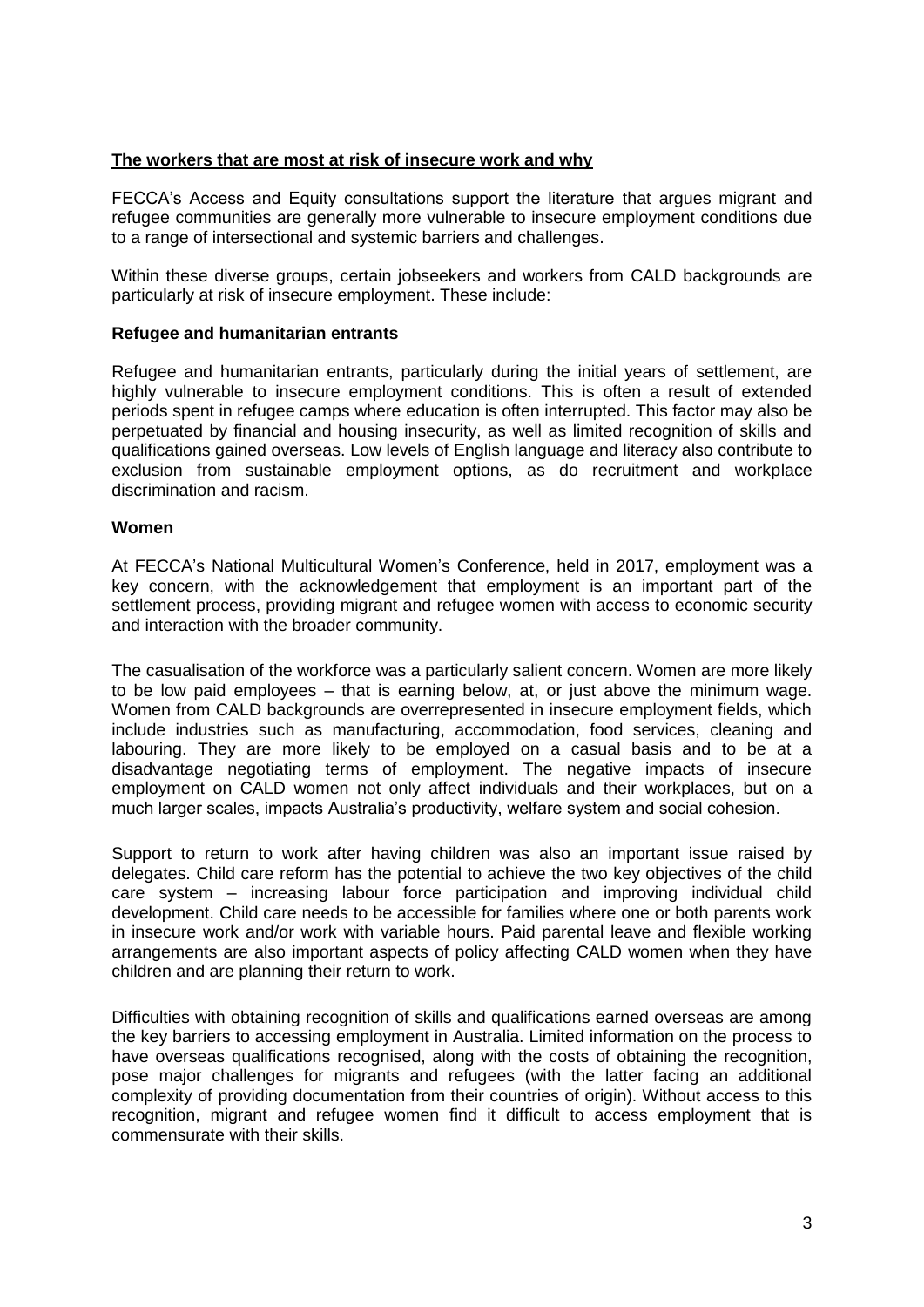## **Older migrants**

Older migrants may be more vulnerable to insecure work environments. In some cases this is a result of long term employment in insecure conditions, which can create career stagnation and limits upskilling opportunities. This susceptibility can also be a consequence of cultural attitudes towards ageing and new skill acquisition which discourage older migrants from actively pursuing upskilling opportunities.

## **Youth**

Young people from a refugee and migrant background make up a significant proportion of the Australian youth population. Their engagement as active citizens in Australian society, including their meaningful economic participation, has significant and long-term benefits for them, their families and communities, and for a diverse, socially cohesive Australia.

The research and the community engagement that our organisation undertakes across Australia indicate that many young migrants and refugees face multiple levels of disadvantage, especially in relation to economic participation. The design of government employment programs needs to consider and address the multiple levels of this disadvantage.

Concern over young CALD jobseekers being channelled into insecure employment by employment services is frequently expressed by CALD community members in FECCA's Access and Equity consultations. This was a particular issue for new and emerging community (NEC) members, who felt that this process is isolating for youth and could limit their future professional development opportunities.

For all the above-mentioned group, insecure work has a significant effect on:

- their financial security due to low wages, fluctuating working hours and limited paid leave entitlements. Keeping up with the costs of day-to-day living and affording basic necessities such as housing, groceries and transport can be difficult to manage with an unreliable income. This financial insecurity can also have a detrimental effect on social connectedness and inclusion, which is also important to sustaining mental and physical health and wellbeing.
- occupational health and safety of workers and workplaces due to limited knowledge and limited access to information because of workload intensification, bullying on the part of employers, and threats to employment security.
- wellbeing and health of workers outside the workplace, including impact on family and other relationships due to demanding work hours, stress, physical injury and financial insecurity. This inhibit the capacity for employees to engage, contribute and build family and community relationships both within and outside their workspaces.
- training and skills development leading to career stagnation, skills reduction and inability to enter more sustainable work opportunities
- career progression and opportunities due to many workers in insecure jobs are considered expandable and there is little recognition of the skills needed and acquired in such employment
- social inclusion due to isolation, racism, bullying, instability and low pay that do not create feelings of belonging nor do they foster trust and feelings of security.

## **Conduct and regulation of insecure work in the ACT**

Australia is not yet a signatory to the *Convention on the Protection of the Rights of All Migrant Workers and Members of their Families*. As a signatory to this Convention Australia would have to report and implement measures that seek to improve the human rights of